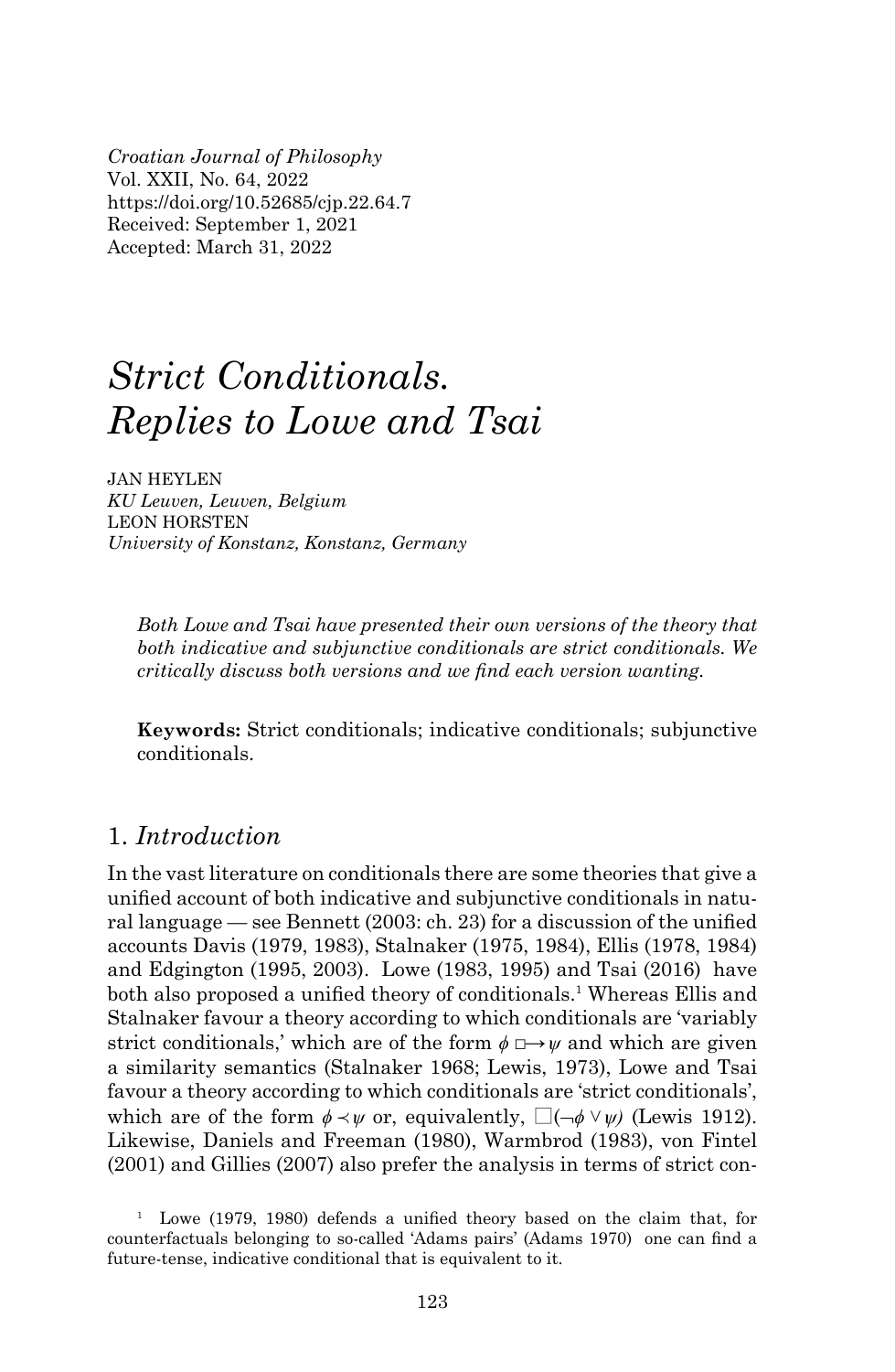ditionals, although they limited their analyses to certain classes of conditionals, namely subjunctive or epistemic conditionals. The discussion between proponents of the strict conditionals analysis and the variably strict conditionals analysis is set against the background of fundamental discussion about the respective roles of semantics and pragmatics. In this short critical reply we will focus only on the work of Lowe and Tsai.

Since both Lowe and Tsai defend that natural language conditionals are a kind of strict conditionals, they have to deal with the so-called 'paradoxes of strict implication,' which can best be understood against the background of the so-called 'paradoxes of material implication.' Suppose that natural language conditionals of the syntactical form 'If *p*, then *q*' are material conditionals or 'implications,' i.e., they are of the logical form  $p \supset q$ , which is equivalent to:

$$
(1) \t\t -p \vee q
$$

Lewis (1912: 524) noted that it would follow that one has to accept 'If Caesar did not die, then the moon is made of green cheese.' He also noted that it would follow that one has to accept 'If the moon is not made of green cheese, then Caesar died' (Lewis 1912: 527). Lewis (1912: 529) generalizes this by pointing out that the following implications hold:

$$
\neg p \supset (p \supset q)
$$

$$
(3) \t q \supset (p \supset q)
$$

The above are known as paradoxes of material 'implication.' Lewis contrasted the material conditionals  $p \supset q$  with strict conditionals or 'implications'  $p \prec q$  and, correspondingly, extensional disjunctions of the form (1) with intensional disjunctions of the following form:

$$
(4) \qquad \qquad \Box \left( \neg p \vee q \right)
$$

It can be proved that, if one replaces by in  $(2)$ – $(3)$ , then the resulting formulas are no longer valid. However, Lewis and Langford (1932, 174) noted that there are also paradoxes of strict 'implication,' namely:<sup>2</sup>

$$
\neg \Diamond p \prec (p \prec q)
$$

$$
(6) \qquad \qquad \Box q \prec (p \prec q)
$$

We are now ready to turn to Lowe's and Tsai's respective theories.

#### 2. *Lowe on conditionals*

Lowe wants to have a theory according to which all natural language conditionals are a kind of strict conditionals.3 However, he does accept that (5) presents a problem. Lowe (1995, 48) offers the following ex-

2 While Lewis and Langford (1932) prove this for their so-called 'non-normal' system of modal logic, they are also theorems in the weakest system of 'normal' modal logic.

3 Lowe (1995: 50) does rule out so-called 'Dutchman conditionals', e.g., 'if that is a Ming vase, then I am a Dutchman.'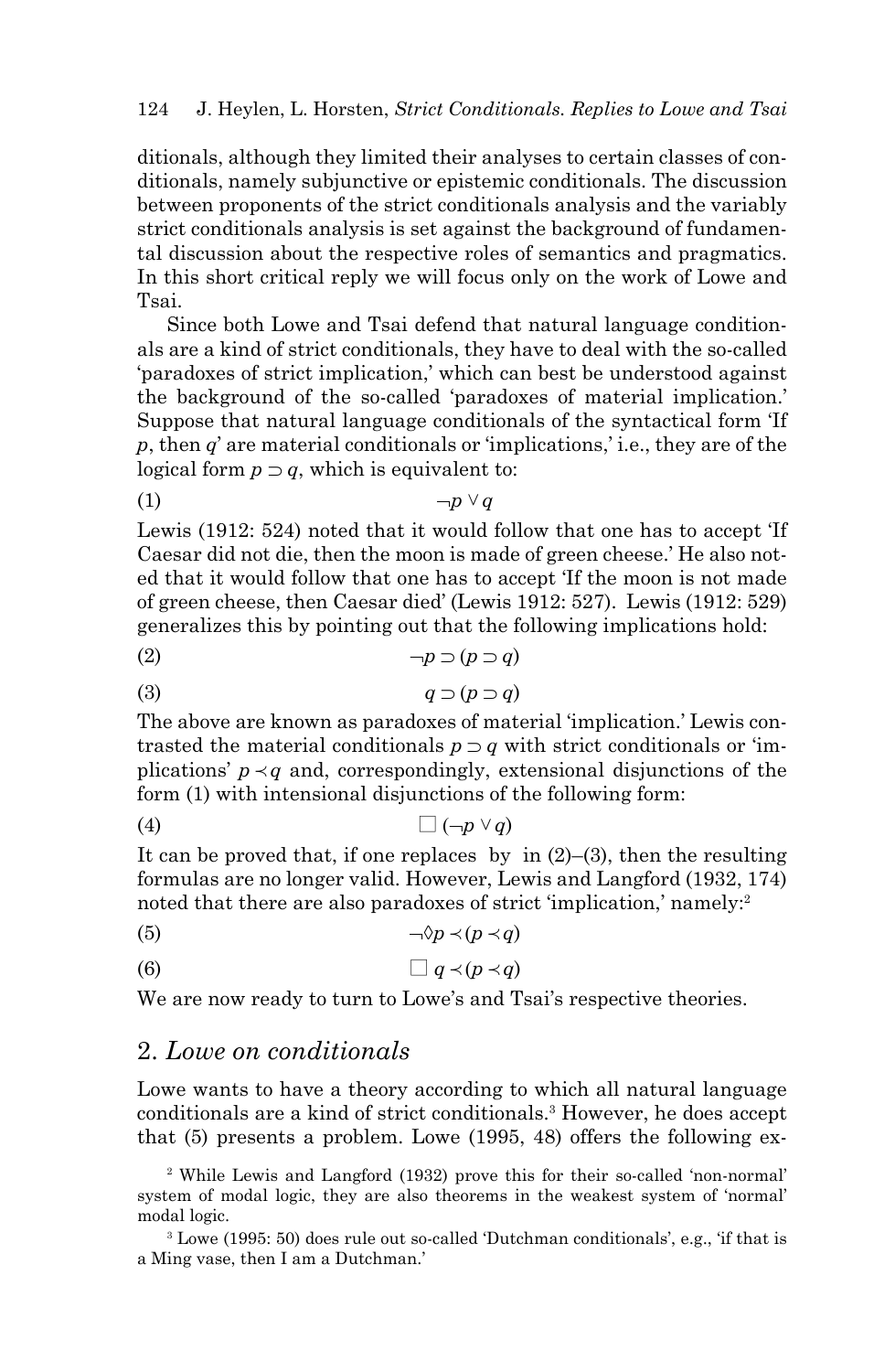ample: 'If I had bought a ticket, I would have won,' where it is assumed that it is impossible for me to buy a ticket. Another example is the following: 'If  $0 = 1$ , then the sun will shine tomorrow' (Heylen and Horsten 2006: 538). As a putative solution, Lowe (1995: 48) considers the following variation:

$$
(7) \qquad \qquad \Box \left( \neg p \vee q \right) \wedge \Diamond p
$$

Lowe (1995: 48) offers the following counterexample to (7):

(8) If *n* were the greatest natural number, then there would be a natural number greater than *n*.

However, as Heylen and Horsten (2006: 539) observe, *n* is a free variable. This means that we cannot directly talk about the truth or falsity of the example, but only indirectly, namely via the truth or falsity of its universal closure. Better examples in this respect are the following: 'If  $0 = 1$  and  $1 = 1$ , then  $1 = 1$ ' and 'If Frege Arithmetic is consistent, then Peano Arithmetic is consistent' (Heylen and Horsten 2006: 542). In both cases there is a logical connection between the antecedent and the consequent, namely an application of the rule of conjunction elimination and (a corollary of) Frege's Theorem respectively. Lowe (1995: 49) revised his solution by putting forward the following second and final variation:

(9)  $\Box(\neg p \lor q) \land (\Diamond p \lor \Box q)$ 

While according to Lowe natural language conditionals all have (9) as their logical form, Lowe (1995: 49-51) states that the interpretations of the modal operators  $\Box$  and  $\Diamond$  in (9) can vary. Lowe notes that the modal operators can be given the redundant interpretation, which turns (9) into  $(\neg p \lor q) \land (p \lor q)$  or, equivalently, *q*. As an example, he points to socalled 'biscuit conditionals', e.g. 'there are biscuits on the sideboard, if you want some.' Paradigm examples of (present-tense) indicative conditionals involve an epistemic reading of the modal operators, whereas paradigm examples of counterfactuals involve an alethic reading of those modal operators. An epistemic reading of the  $\square$  operator is 'it is certain that.' An alethic reading of the  $\square$  operator is 'it is inevitable that.'

Lowe (1995) has been criticized by Heylen and Horsten (2006: 539), who provide the following counterexample:<sup>4</sup>

(10) If 
$$
2 = 3
$$
, then  $2 + 1 = 3 + 1$ .

As before, there is a logical connection between the antecedent and the consequent, namely an application of Leibniz's law and the law of self-identity. Furthermore, Heylen and Horsten (2006: 540-545) claim that there is no propositional condition *X* that can be expressed in

<sup>4</sup> Heylen and Horsten (2006: 539) also gave the following counterexample: 'If I am my father, then my father is my father's father.' However, as Lowe (2008: 529) pointed out: according to Macbeath (1982) it is possible that someone is his own father in some time travel scenario's.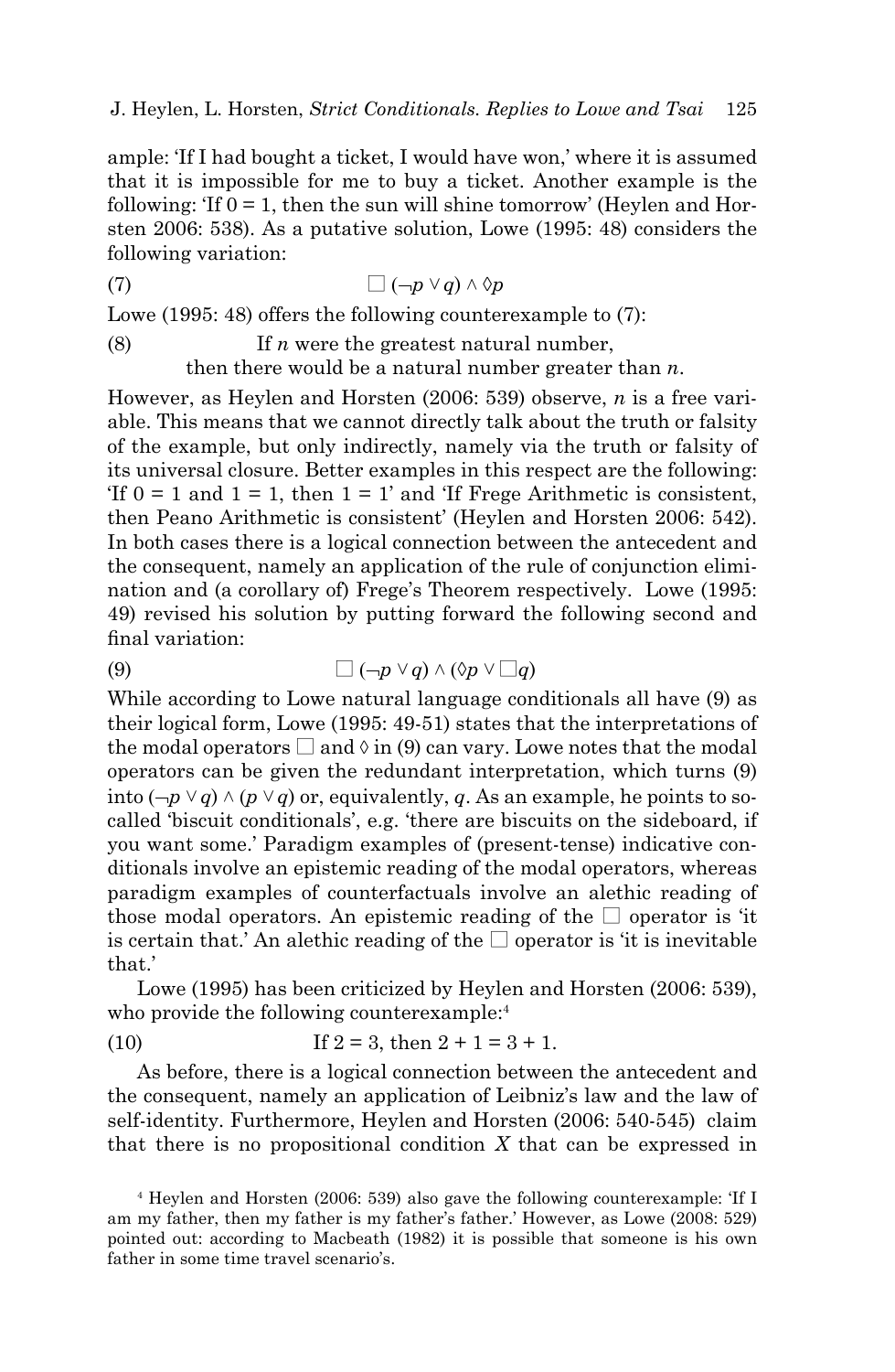terms of proposition letters *p*, *q*, the modal operator  $\Box$ , and the classical propositional connectives such that  $\Box$  ( $\neg p \lor q$ )  $\land$  *X* is *exactly* strong enough in the sense that there are no intuitively false conditionals that have that logical form and that there are intuitively true conditionals that lack that logical form. They worked with modal system **S5** in the background, because in **S5** every formula is provably equivalent to a 'fl at' formula, which does not contain modal operators inside the scope of other modal operators. The latter is important, because they claim that 'it would be scarcely imaginable that the correct interpretation of conditionals essentially involves nested modalities' (Heylen and Horsten  $2006$ : 540). Against this, Tsai  $(2016)$  claims that a proper unified theory of conditionals involves irreducibly nested modalities. We will return to this in section 3.

In reply, Lowe (2008) formulated a methodological criticism and a substantive criticism. Let us take these in turn.

The methodological criticism was twofold: first, he accused Heylen and Horsten to rely on a very narrow selection of examples and, second, he claimed that their examples are not conditionals that are ordinarily used in everyday conversation (Lowe 2008: 528). But a *tu quoque* response can be given. After all, Lowe (1995: 48) gave only one example against the hypothesis that the logical form of conditionals is captured by (7), and this is a 'mathematical truism.' A second response is that the use of conditionals like (10) are more wide-spread in 'mathematical English.' There are plenty of examples of conditionals with impossible antecedents and consequents in a textbook on computability and (meta-)logic (Boolos et al. 2007: 38, 40, 97, 126, 132, 134, 154, 160, 192, 223, 227, 228, 271, 284, 303) and in a textbook on algebra (Givant and Halmos 2009: 12, 215, 336, 474). For instance, Givant and Halmos (2009: 215) write the following:

If *q* were a strictly smaller upper bound of *E* in *B*, then  $p - q$  would be a nonzero element of *B*, and therefore above a non-zero element *r* of A, by density.

However, it is clear that very often or almost always those kind of conditionals are used in the following type of reasoning:  $\text{If } \phi$  were the case, then *ѱ* would be the case. But *ѱ* is not the case. Therefore, *ϕ* is not the case.' This suggest that the following variation on (10) would have been more in accordance with the above mathematical practice:

(11) If  $2 = 3$ , then  $2 - 1 = 3 - 1$ .

It is easy to see how such a counterpossible can figure in a proof that leads to  $0 = 1$ , contradicting an axiom of arithmetic and, hence, leading to the conclusion that  $2 \neq 3$ . A third response begins by admitting that 'mathematical English' is not colloquial English, although we think that it is a fundamental mistake to draw a sharp distinction between the two. Moreover, dialectically speaking, one is forced to go look for examples from logic or mathematics or metaphysics. Otherwise, Lowe could have claimed that the antecedent is not impossible on a narrow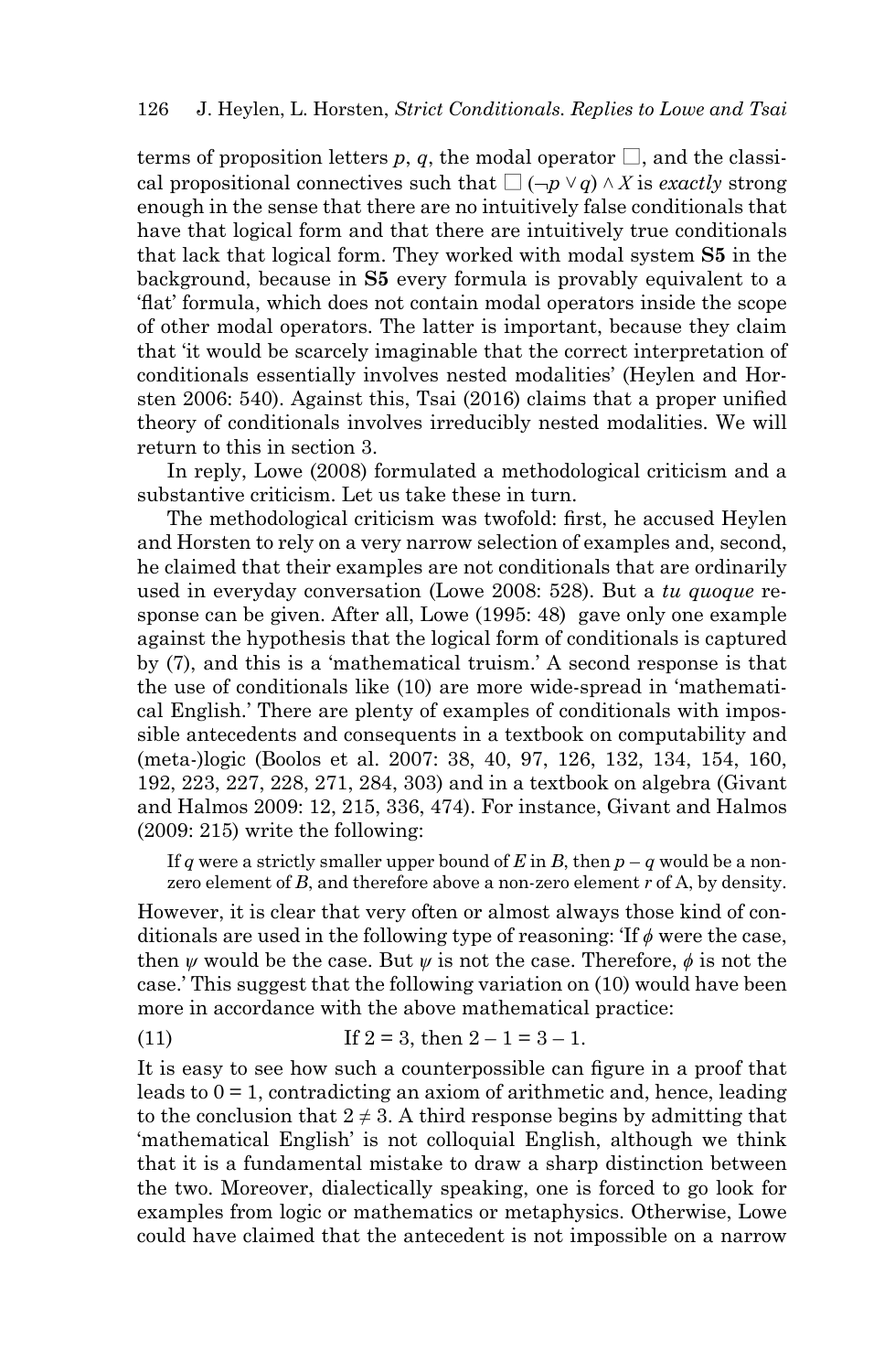sense of impossibility or that the consequent is not possibly false on a narrow sense of possibility. For instance, 'If I had participated as an athlete in the Olympic Games, I would first have passed the Olympic Trials.' It is open for an objector to claim that the antecedent is not metaphysically impossible.

The substantive criticism starts from the observation that the use of '=' obscures whether one is dealing with an indicative ('is equal to') or a subjunctive ('were equal to').

Suppose that the conditional is in indicative mode: 'If 2 is equal to 3, then  $2 + 1$  is equal to. Then the modal operators have to be interpreted as epistemic operators. Lowe (2008: 529–530) suggests the following reading:  $\Box$  means 'it is certain that' and ' $\Diamond$ ' means 'it is uncertain that not'. Furthermore, Lowe distinguishes between *real* (un)certainty and *feigned* (un)certainty. While there is real certainty that  $2 \neq 3$ , Lowe suggests that in some context uncertainty that  $2 \neq 3$  may be feigned. In those contexts his theory predicts that 'If 2 is equal to 3, then  $2 + 1$  is equal to  $3 + 1$  is acceptable after all.

Suppose that the conditional is in subjunctive mode: 'If 2 were equal to 3, then  $2 + 1$  were equal to  $3 + 1$ '. Lowe considers a possible world *w* in which only the numbers **0**, **1** and **2** exist. Moreover, in *w* '3' refers to **2**, so the antecedent of the conditional is true. Furthermore, in *w* the adding-one function is partial: only if the input is **0** or **1** is the output defined (and it the standard outcome). In this world there would be no number corresponding to '2+1'. Lowe claims that the consequent of the conditional is therefore false in that world.<sup>5</sup> In addition, Lowe (2008, 530) claims that a similar strategy works can be used to show that there is a possible world in which (11) is false.

These last considerations by Lowe lead to radical views in ontology and semantics. One implicit assumption is that natural numbers exist only contingently. Most platonists are not happy with that assumption. Another implicit assumption is that the natural numbers have possible existence independently of other natural numbers. Structuralists disagree with this assumption. So, nominalist structuralism is not an option here. Lowe is also assuming that not all mathematical terms are rigid designators (i.e. terms that designate the same object in all possible worlds in which that object exists and that never designate any other object), while Kripke (1980) illustrated the notion of a rigid designator with the help of arithmetical terms (e.g. 'the smallest prime').

Finally, it appears to have escaped Lowe's notice that his special possible world would also make (8) false. But Lowe had claimed that it is intuitively true. Moreover, he has used the intuitive truth of (8) to argue against (7).

In conclusion, Lowe's version of the theory that natural language conditionals are strict conditionals fails to convince.

5 This assumes that an atomic sentence is false at a world if at least one the terms occurring in it does not denote anything in that world.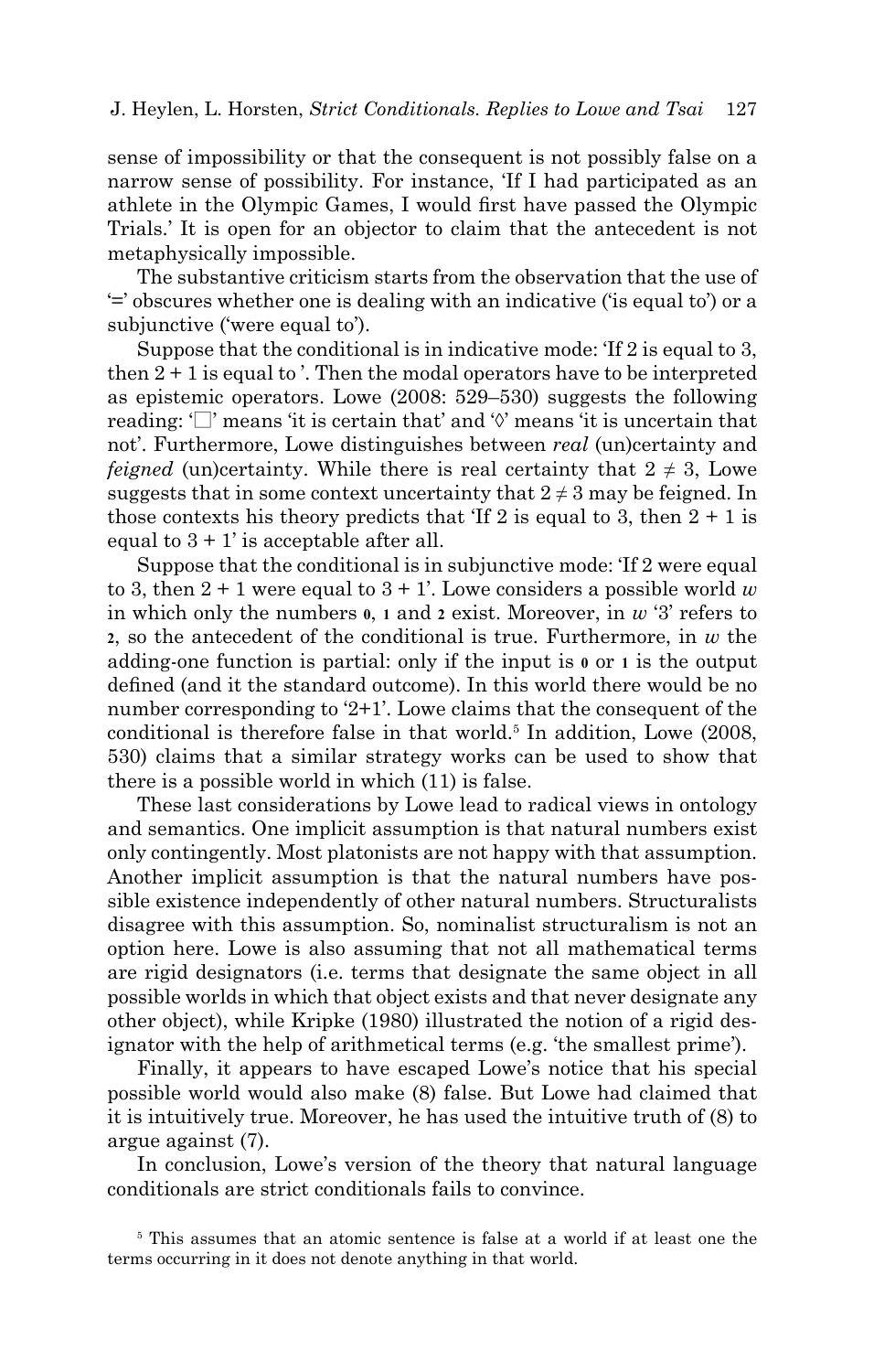### 3. *Tsai on strict conditionals*

Tsai (2016: 78) starts with (7), which he labels 'Default'. He defends the extra condition  $\Diamond p$  by reference to the so-called Ramsey Test (Ramsey 1929: 247):  $\Diamond p$  expresses that *p* is an epistemic possibility, so it is open to add it to the 'stock of knowledge'. Details aside, what matters most here is that the modal operators in (7) are given an epistemic reading. We should also mention that Tsai gives a formal interpretation of the modal language that does not make use of Kripke models but rather of models in the style of Becker (1952), which Tsai has further developed in earlier work (Tsai 2012). However, we will not go into the details, because Tsai (2012: 107, 112) points out that there is an 'isomorphism' between Beckerian 'hi-worlds' and a defined 'sub-hi-world' relation and Kripkean frames, which contain worlds and an accessibility relation between them.<sup>6</sup>

As we have seen in section 2, Lowe offered (8) as a counterexample to (7). Tsai (2016: 82) agrees that (8) is intuitively true. The solution of Lowe was to accept (9). Tsai (2016: 79) observes that a consequence of (9) is that one has to accept one of the paradoxes of strict implication, namely (6). On this basis, Tsai rejects Lowe's theory and proposes his own solution.

Tsai (2016: 80) proposes what he labels 'Unified':

(12)  $(\neg p \lor q)$  or  $(\Box(\neg p \lor q) \land \Diamond p)$  or  $(\Box \Box(\neg p \lor q) \land \neg \Diamond p \land \Diamond \Diamond p)$ 

The idea is that the logical form of a given natural language conditional is one of the disjuncts of (12). Like Lowe, he accepts that sometimes a natural language conditional can have the logical form of a material implication, and he also agrees that this is a rare case. So, it is mainly about the last two disjuncts. The implicit assumption here is that modal principle 4, namely ◊◊*ϕ→*◊*ϕ*, is not valid, because otherwise the third disjunct would be contradictory. This means that according to Tsai the modalities involved are irreducibly nested, contrary to the assumption made by Heylen and Horsten (2006). This also entails that the modal operators in (12) cannot be understood as expressing logical modalities (Burgess 1999), mathematical modalities (Hamkins and Linnebo 2019) or metaphysical modalities (Williamson 2016), which figured prominently in the discussion of Lowe, since adequate systems for those notions all contain at least modal principle 4. Next, Tsai (2012: 80-81) makes a puzzling claim, namely that, if one takes material implica-

<sup>6</sup> Tsai's claim needs to be qualified slightly: to each Beckerian model there corresponds a Kripkean frame with a *serial* accessibility relation, whereas there are Kripkean frames with a non-serial accessibility relation (i.e. at least one of the worlds does not have access to any world). The reason is that Tsai (2012: 109) stipulates that a hi-world is of the form  $\langle U^0, U^1, \ldots \rangle$ , where  $U^0$  is an element of the domain *D* of the model and, for each  $i \geq 1$ ,  $U^i$  is an element of  $(P^*)^i$  (*D*), with  $P^*(X) = P(X) \setminus \emptyset$ . Given Tsai's epistemic reading of the modal operator, this qualification is not important, since it is generally accepted that non-serial accessibility relations are inadequate for modelling rational belief and knowledge.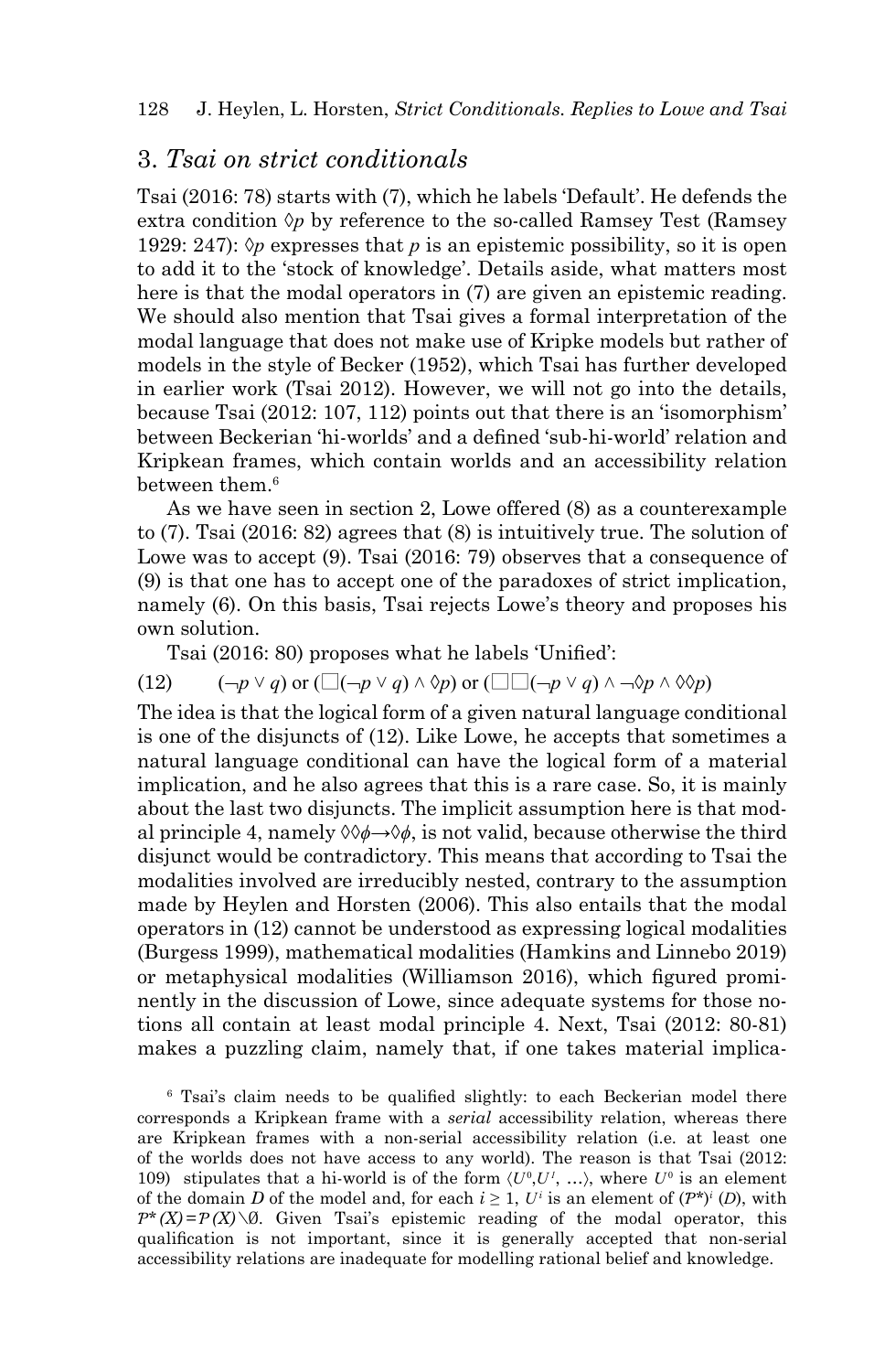tions out of consideration and if one accepts the validity of  $\square \phi \rightarrow \phi$  or, equivalently,  $\phi \rightarrow \Diamond \phi$ , (12) can be 'reduced' to what he labels 'Core':

(13) 
$$
(\Box(\neg p \lor q) \land \Diamond p) \text{ or } \land (\Box \Box (\neg p \lor q) \land \Diamond \Diamond p)
$$

However, while (13) logically follows from the last two disjuncts of (12), the converse is not true, even on the assumption that Tsai mentions. In any case, Tsai (2016: 81) labels the second disjunct of (13) 'Subjunctive' and he adds that it is relevant when '*p* is deemed impossible.' Given that  $\Diamond$  is supposed to be the epistemic possibility operator,  $\Diamond \Diamond$  has to be understood as the *epistemic* possibility of the epistemic possibility.

With the above theory Tsai (2016: 82) tries to account for the intuitive truth of (8). He invites us to imagine a 'pseudo-mathematical system' in which there is a greatest natural number *n*. This already raises two questions. First, how is imagination related to the epistemic possibility of the epistemic possibility? For a mathematician who has *reflective* knowledge about there not being the largest natural number there is no epistemic possibility that there is the epistemic possibility of *n* being the largest natural number. Second, what *are* pseudomathematical systems? Perhaps Tsai could take a cue from Lowe and imagine a world in which not all numbers exist and/or in which mathematical vocabulary is interpreted in a non-standard way. But even if these questions can be answered satisfactorily, there is the problem that there is no Beckerian or Kripkean model in which (i) the antecedent of (8) is possibly possible and (ii) (8) is necessarily necessary. The reason is that the consequent, which can be formalized as  $\exists x \geq n$ , is logically equivalent to the negation of the antecedent, which can be formalized as  $-\exists x x > n$ . Suppose now that there is some possibly possible world at which the antecedent is true.<sup>7</sup> Then by the necessity of the necessity of the material implication the consequent also has to be true at that possibly possible world. Yet, there is no Beckerian or Kripkean world in which logical contradictions are true, even with the countenance of the ontological and semantical views Lowe was willing to resort to. Therefore, (8) has to be false on Tsai's theory.

For another counterexample to Tsai's theory, consider first the following conditional:

(14) If 
$$
1 = 1
$$
, then  $1 = 1$ .

calls it a 'truism' and he uses it to argue against Hitchcock (1998: 25), to whom he attributes the view that the logical form of a conditional is the following:8

(15) 
$$
\Box(\neg p \lor q) \land (\Diamond p \land \Diamond \neg q)
$$

<sup>7</sup> By 'possibly possible' we mean that it belongs to  $U^2$  (Becker) or that it is accessible from some accessible world (Kripke).

8 Note that Hitchcock (1998) is really talking about *logical consequence*. He adds the condition that it is possible that the *premises* are true and the condition that it is possible that the *conclusion* is false.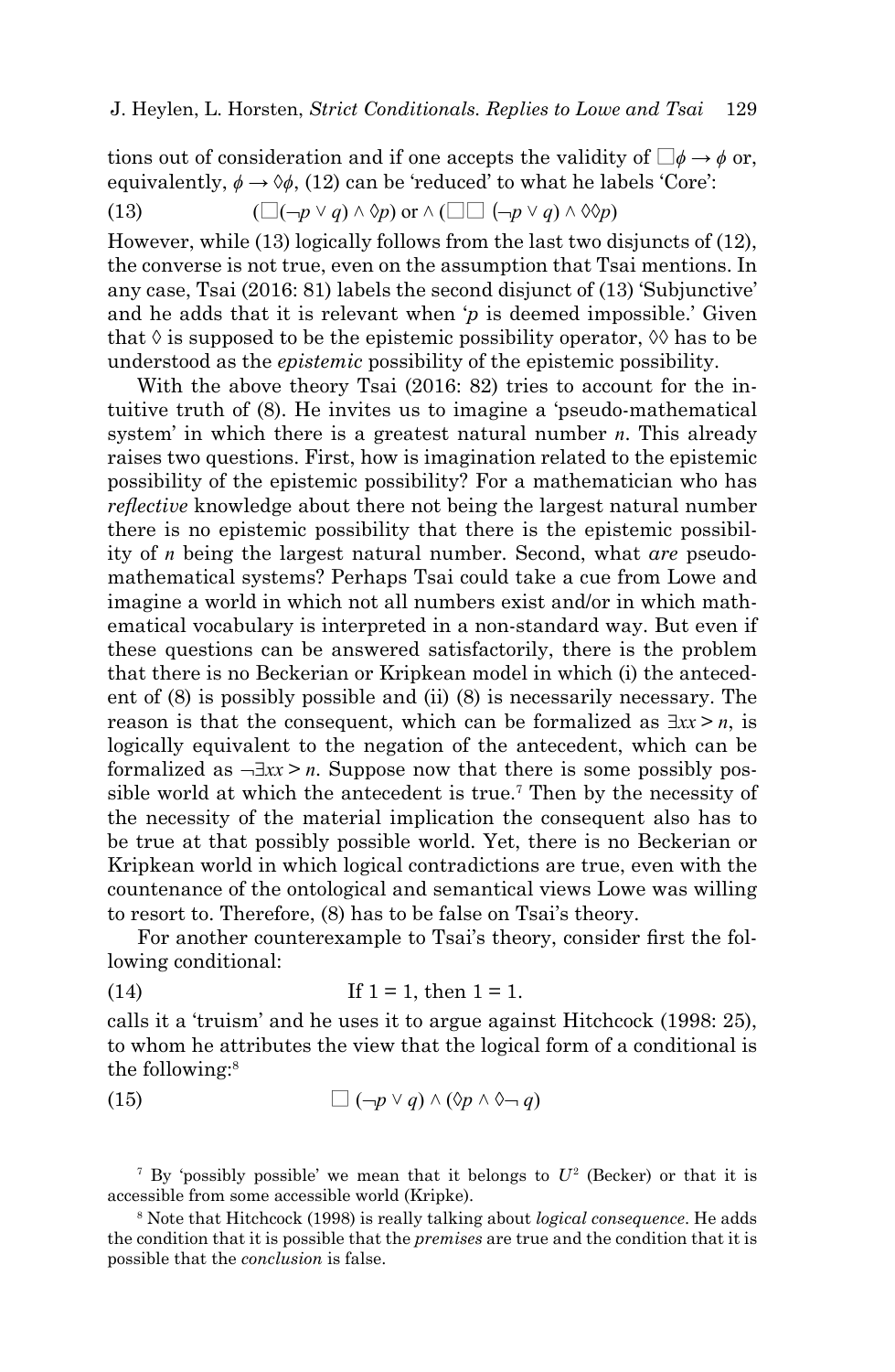But if Tsai is willing to accept (14), then he should also be willing to accept the following:

(16) If  $1 \neq 1$ , then  $1 \neq 1$ .

Surely, (16) is no less a truism. Note that one does not even need the controversial rule of contraposition but only the observation that the antecedent and the consequent are the same. Yet, there is no Beckerian or Kripkean world in which logical contradictions are true. By the way, we take (16) also to be a counterexample to Lowe's theory of subjunctive conditionals.

Neither Lowe's nor Tsai's version of the theory that natural language conditionals are strict conditionals has withstood critical scrutiny.

#### *References*

- Adams, E. W. 1970. "Subjunctive and indicative conditionals." *Foundations of Language* 6 (1): 89–94.
- Becker, O. 1952. *Untersuchungen Über den Modalkalkül*. Westkulturverlag A. Hain.
- Bennett, J. 2003. *A Philosophical Guide to Conditionals*. Oxford: Oxford University Press.
- Boolos, G., J. Burgess, R. P., and C. Jeffrey. 2007. *Computability and Logic*. Cambridge: Cambridge University Press.
- Burgess, J. P. 1999. "Which modal logic is the right one?" *Notre Dame Journal of Formal Logic* 40 (1): 81–93.
- Daniels, C. B. and J. B. Freeman. 1980. "An analysis of the subjunctive conditional." *Notre Dame Journal of Formal Logic* 21 (4): 639–655.
- Davis, W. A. 1979. "Indicative and subjunctive conditionals." *Philosophical Review* 88 (4): 544–564.
- Davis, W. A. 1983. "Weak and strong conditionals." *Pacific Philosophical Quarterly* 64 (1): 57.
- Edgington, D. 1995. "On conditionals." *Mind* 104 (414): 235–329.
- Edgington, D. 2003. "What if? Questions about conditionals." *Mind and Language* 18 (4): 380–401.
- Ellis, B. 1978. "A unified theory of conditionals." *Journal of Philosophical Logic* 7 (1): 107–124.
- Ellis, B. 1984. "Two theories of indicative conditionals." *Australasian Journal of Philosophy* 62 (1): 50–66.
- Gillies, A. S. 2007. "Counterfactual scorekeeping." *Linguistics and Philosophy* 30 (3): 329–360.
- Givant, S. and P. Halmos. 2009. *Introduction to Boolean Algebras*. Dordrecht: Springer.
- Hamkins, J. D. and O. Linnebo. 2019. "The modal logic of set-theoretic potentialism and the potentialist maximality principles." *Review of Symbolic Logic* 1–36.
- Heylen, J. and L. Horsten. 2006. "Strict conditionals: A negative result." *Philosophical Quarterly* 56 (225): 536–549.
- Hitchcock, D. 1998. "Does the traditional treatment of enthymemes rest on